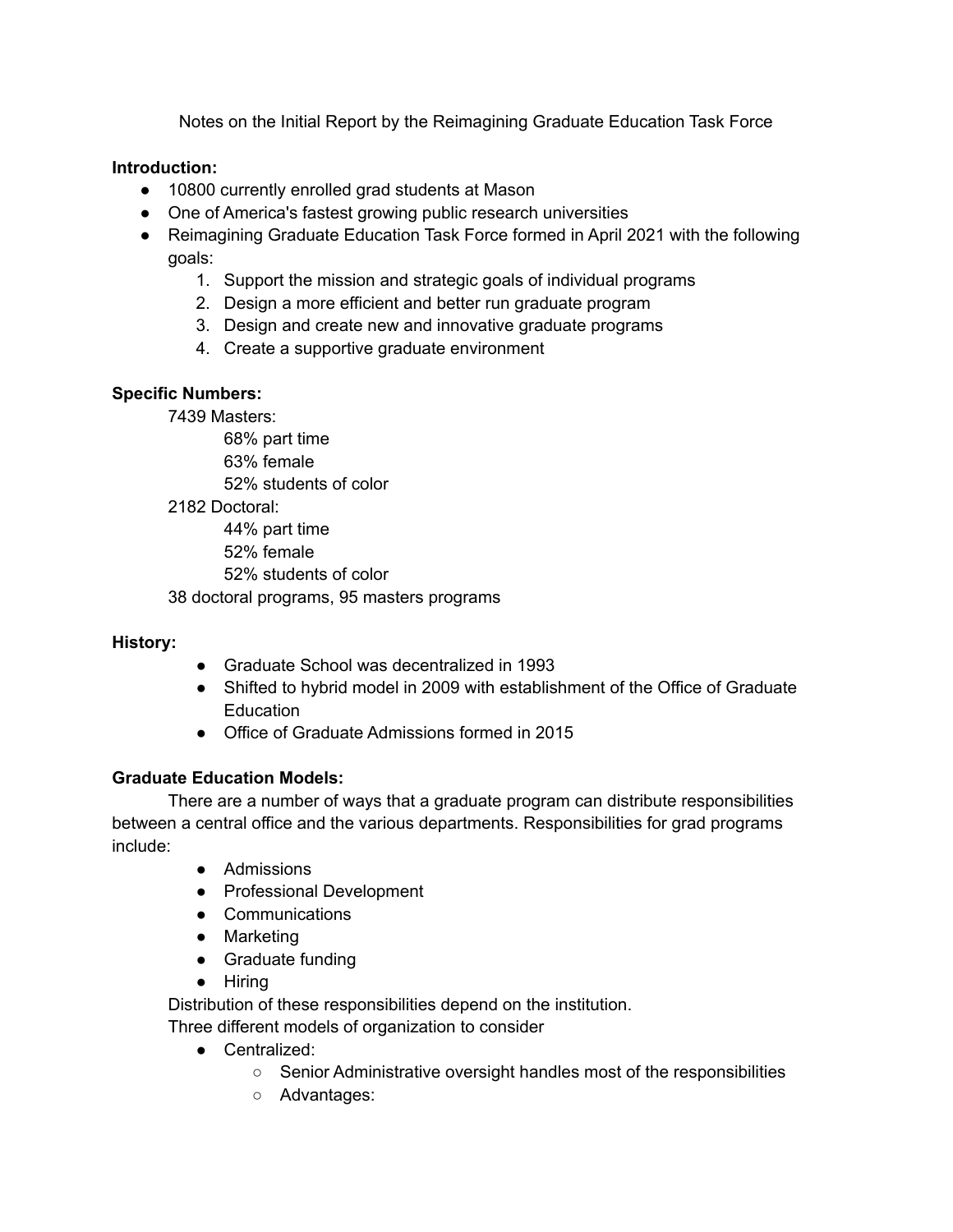- Functional expertise and support across many areas
- Economy of scale
- Coordinates more with larger institutional goals
- Disadvantages:
	- More challenging to consider diverse goals of multiple departments
	- Concerted effort needed to establish working relationship between departments
	- Less connected with individual students' and faculty's daily needs
	- Less flexibility
- Decentralized:
	- Responsibilities mostly handled by individual schools and departments
	- Advantages:
		- Individual academic units given great degree of decision power
		- Greater flexibility for addressing individual program needs
	- Disadvantages:
		- Less consistent and equitable quality assurance
		- Difficult to align new programs with university standards
		- Less resources than necessary to admin graduate programs
		- Challenging to foster interdisciplinary collaboration
- Hybrid:
	- A central body exists and covers some admin responsibilities, but leaves other responsibilities to departments
	- Advantages:
		- Allows cooperation between departments and administration on decision making
		- More financially accountable
	- Disadvantages:
		- Difficult to ensure consistent program integrity
		- Hard to identify which responsibilities should go where
		- Office of Grad. Ed. becomes more remote
		- More challenging to incentivize institution-wide change

A successful model creates economies of scale through administration and delivery of graduate degree programs while:

- Raising the profile of graduate programs
- Promoting student success
- Fostering collaborations among individual graduate programs
- Ensuring consistency of policies across programs
- Collecting and analyzing data to support university decisions

## **Current State of Affairs at Mason:**

Marketing and Recruitment:

● All programs are responsible for developing and implementing their own marketing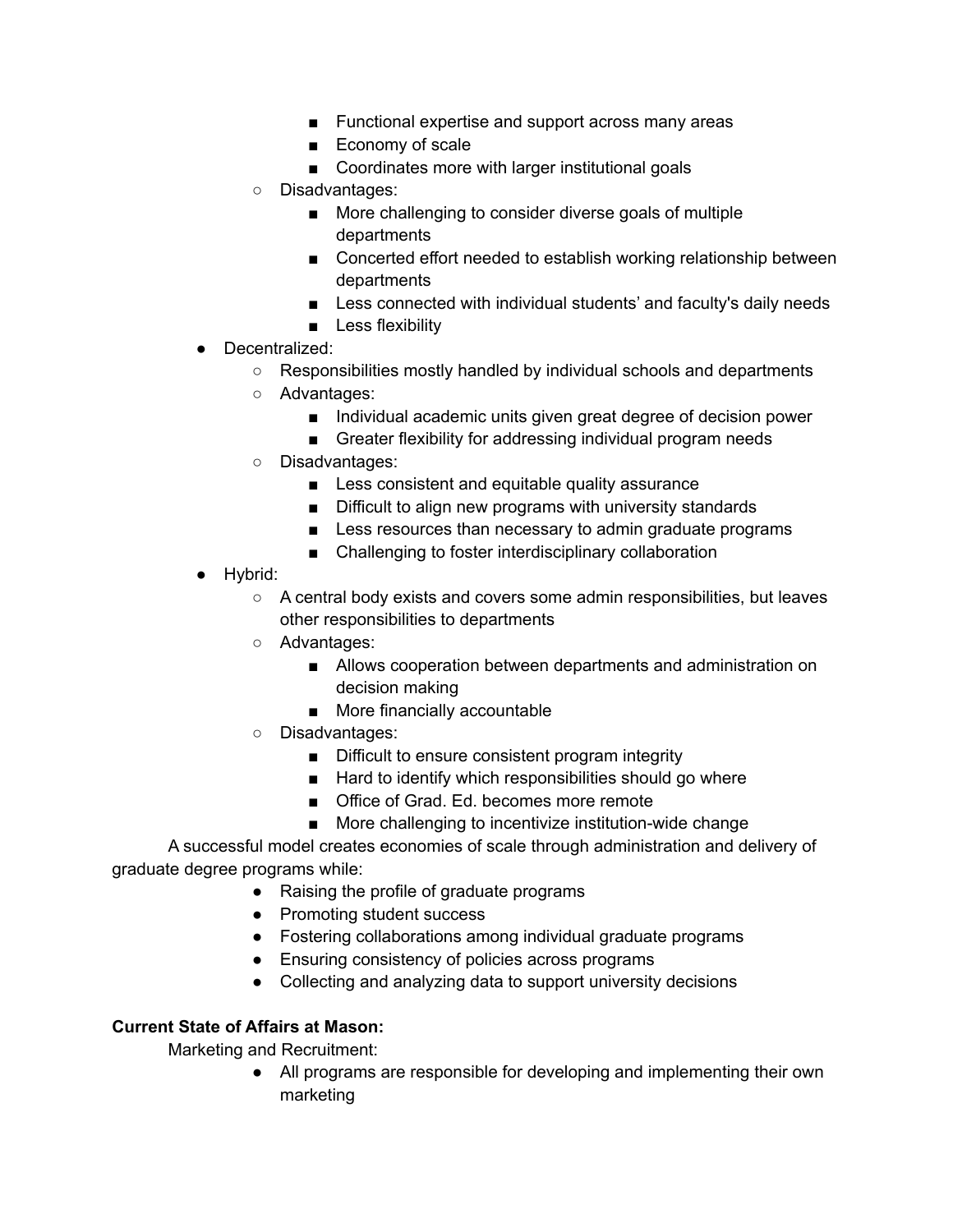- This results in highly disparate marketing investments due to unequal distribution of resources
- Some programs have dedicated recruitment offices, others don't Admissions and Enrollment:
	- Process begins in central office
	- After initial approval centrally, applications are sent to individual departments
	- Requires effective communication between departments and central office, which is currently lacking
		- Lacking due to shortage of staff and technology experts
	- Mason's overall admission yield rate (amount of accepted students who enroll) ranges between 40-55%
		- Lower end compared to peer institutions
		- Enrollment is dependent on funding opportunities, but providing competitive funding remains a challenge at Mason
	- Incoming students often receive little to no exposure to university-wide networking opportunities
	- **● Essentially, Mason offers less money compared to other universities, so prospective students follow the money**

Retention, Degree Completion, and Time-to-Degree:

- Funding and Award Opportunities:
	- "At Mason, graduate education is chronically underfunded"
		- Only provides funding to 75% full time doctoral students
	- Does not compete with fellow R1 universities
		- Penn State, Michigan and Maryland provide \$20000 on average for a nine month stipend
		- Mason provides an average of \$17,000
	- Doctoral students often run out of funding
	- Less than 7% of full-time master's students receive any funding
- Advising and Mentoring:
	- Less than 45% of 2316 respondents report having a mentor related to educational/career goals
	- This varies within programs some have professional full time advisors, others rely on faculty
	- Graduate students feel like there is not timely communication, and don't feel connected or supported
		- Particularly felt by students of color and other underrepresented identities
- Mental Health and Wellbeing, Student Engagement, Community Building:
	- 60% of grad leaders believe grad student mental health has worsened
	- 63% of grad students are part time, making community building difficult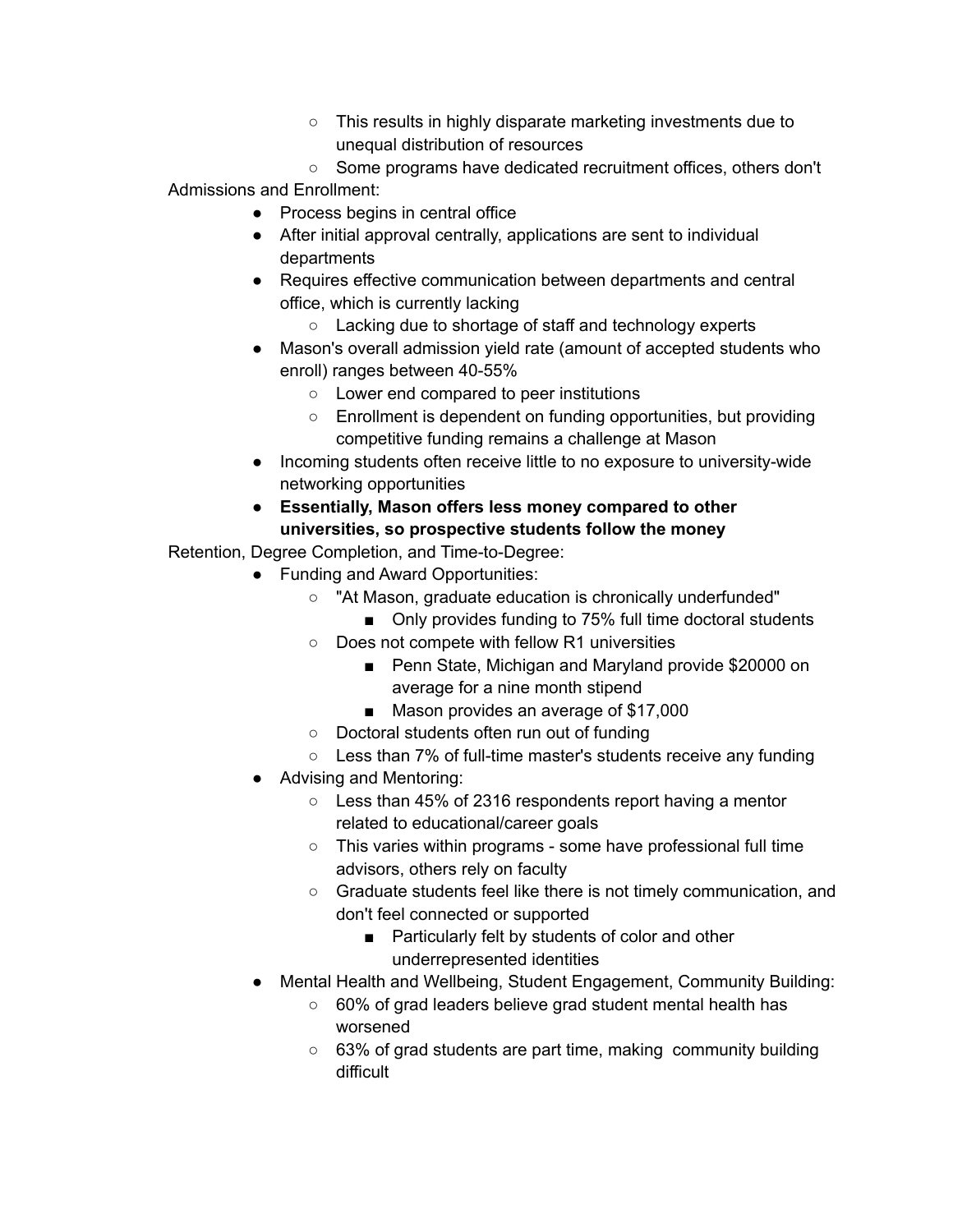- Mason lacks a wide range of resources necessary to create an inclusive and accepting environment for grad students
- Professional and Career Development:
	- 50% of grad students have not utilized career and professional development resources
	- Some programs have dedicated career development programs, others don't

Technology, Systems, and Communication:

- Mason has struggled with branding Mason graduate education as an R1 institution-level asset
- Some departments face challenges developing effective communication with prospective and current students
- Mason's technology resources are falling behind
	- For example, no system exists that allows for tracking the complete life cycle of a grad student's academic experience

Interdisciplinary and Transdisciplinary Work and Infrastructure:

- Tuition rate differences and tuition revenue distribution allocated based on courses and not instructors - this inhibits collaborative work across departments
	- Trying to organize a course taught jointly across departments may run into issues where students from one department have to pay more for the course, or instructors from one department get paid less than the other department
- When faculty from different departments face different requirements to build a joint course, cooperation is inhibited
- Bringing in external partnerships has been challenging
- Lack of shared facilities inhibits collaboration
- Post-Doctoral and MFA Fellows:
	- 90 Post-Doc, MFA fellows and research staff
	- These positions lack administrative support
- Advancement and External Relations:
	- Lack of comprehensive alumni data leave former grad students without support
	- Any outreach to alumni is up to the department
- Diversity, Equity, and Inclusion:
	- 54% of undergraduates at Mason are from racial and ethnic minorities, but only 31% of grad students are
	- Beyond racial and ethnic minorities, other comprehensive demographic data is limited.
	- Grad students of color are less likely to have a mentor than white grad students

## **Possible Strategic and Programmatic Interventions:**

Marketing and Recruitment: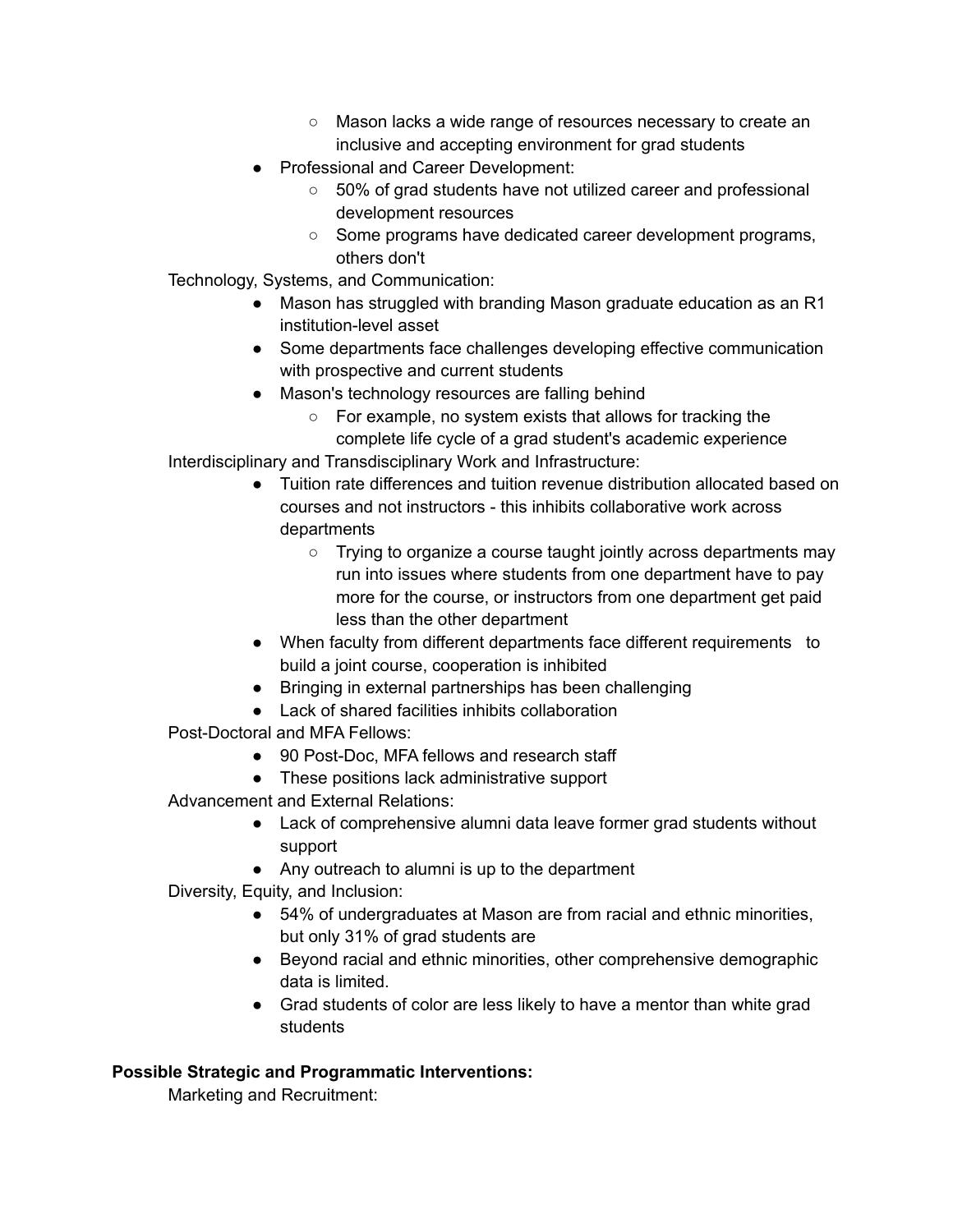- A central graduate marketing and recruitment department would allow individual programs to focus marketing on their specific professional disciplines and research areas
	- Programs would rely on the central marketing/recruitment department for assistance
- Having a macro-level marketing strategy would free up departmental-level resources
- Would be helpful for prospective students interested in more than one field
- Centrally developed strategies to reach underserved groups

Admissions and Enrollment:

- If above strategies are implemented, applications would increase, requiring a stronger connection between departments and the office of graduate admissions
- Increased collaboration would lead to increased quality of standards
- Would have more resources and technical know-how to help departments develop specific departmental requirements
- Could help develop programs like open houses for accepted students and increase the level of communication with admitted students about generic grad student services

Retention, Degree Completion, and Time-to-Degree:

- Funding and Award Opportunities:
	- There are many sources of graduate funding, including from Mason itself
	- A larger investment from the institution would allow for greater distribution of funds
	- A central planning office for graduate funding could work to ensure a certain standard, equitable funding model
		- Want to encourage full time study
	- Central office would be able to offer a greater amount of funds
	- Full packages should include a 12-month stipend, and 9 credits of tuition per semester
		- Extend health insurance from just doctoral students to masters students as well
	- The central office would be better equipped to develop various fundraising strategies as well as better facilitate student access to funding opportunities
- Advising and Mentoring:
	- A central office could build a network of graduate mentors, and provide resources to said network
		- Would be able to specifically focus on reaching first generation grad students and grad students of color
	- Introduce uniformity and clarity across the university for different mentorship roles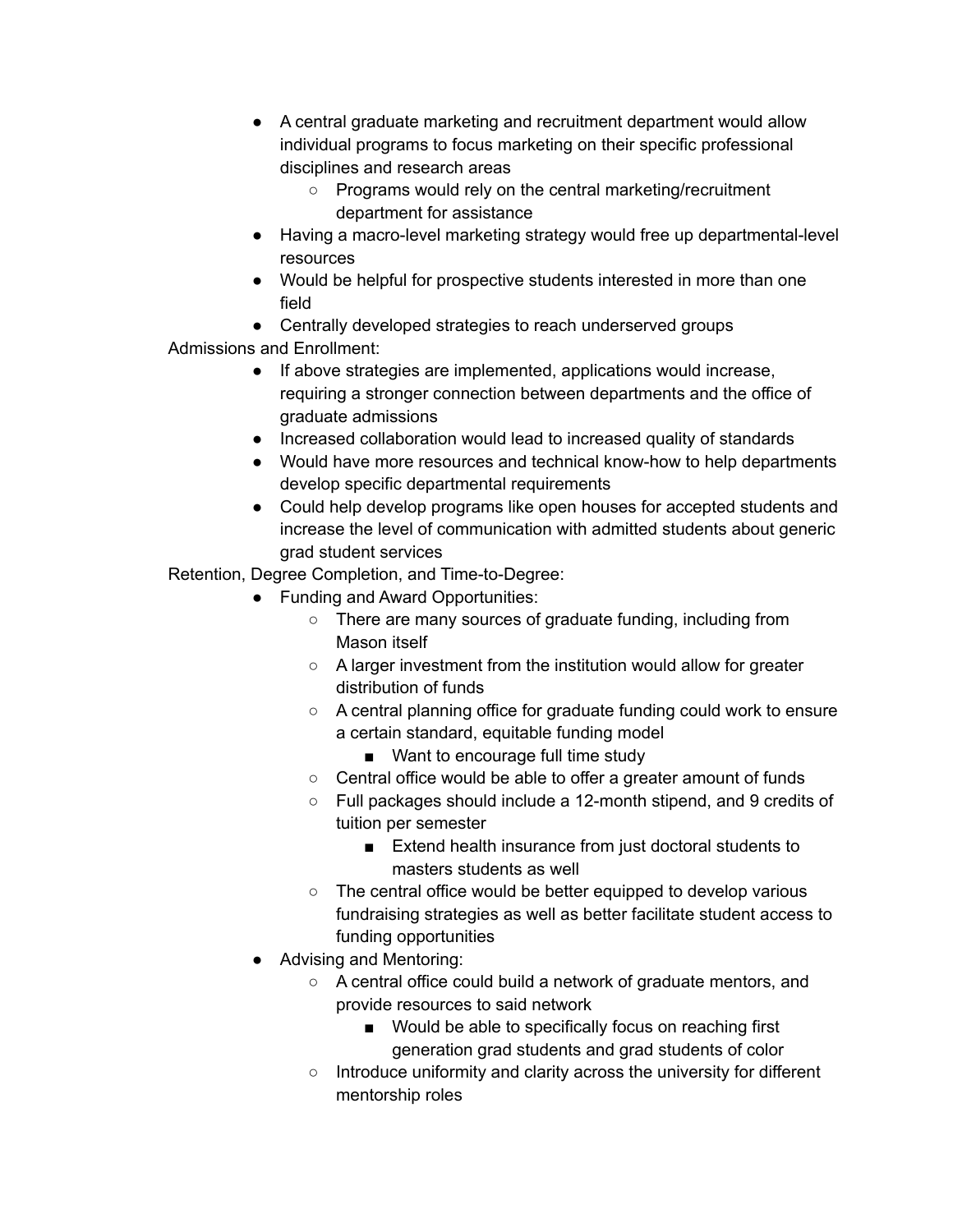- Mental Health and Well-being, Community Building:
	- A centralized communication plan to ensure that all students are aware of the services available for mental health and community building
	- Would support the efforts of the Office of Grad Student Life
	- This would include the central office running dedicated child-care centers in easy to access locations
	- Would be able to plan targeted wellbeing sessions and mental health workshops
	- Would be able to develop a centralized plan to increase and provide grad student housing
- Professional and Career Development:
	- Centrally coordinate department-specific professional and career development activities
		- Increased advertising of these events
	- Create a consortium of professionals who facilitate career development services
	- Additional central support could incentivize graduate faculty to participate in centrally sponsored networking events
- Technology, Systems, and Communication:
	- Centrally dedicated IT team specific to graduate studies
	- Also include customer relationship management, a graduate hiring system, comprehensive application and review portal, a graduate student progress and performance tracking platform, policy and appeal tracking system

Interdisciplinary and Transdisciplinary Work and Infrastructure:

- Could leverage a neutral entity that would be the home of joint degree programs
- Central office could develop a model that encourages and incentivizes collaboration between programs and departments
- Set up a central database allowing for grad students to easily search for these opportunities
- Provide central financial incentives to promote these activities

Post-doctoral and MFA Fellows:

- Integrate post-doc and MFA fellows into the graduate program
- All benefits described above would also be available to post-doc and MFA fellows
- Be able to centrally plan specific programs for post-docs and MFA fellows

Advancement and External Relations:

- Central office would be able to facilitate outreach to alumni, using central database
- Establish a central liaison between local academic units and the central Office of Advancement and Alumni Relations to gather data while students are still at Mason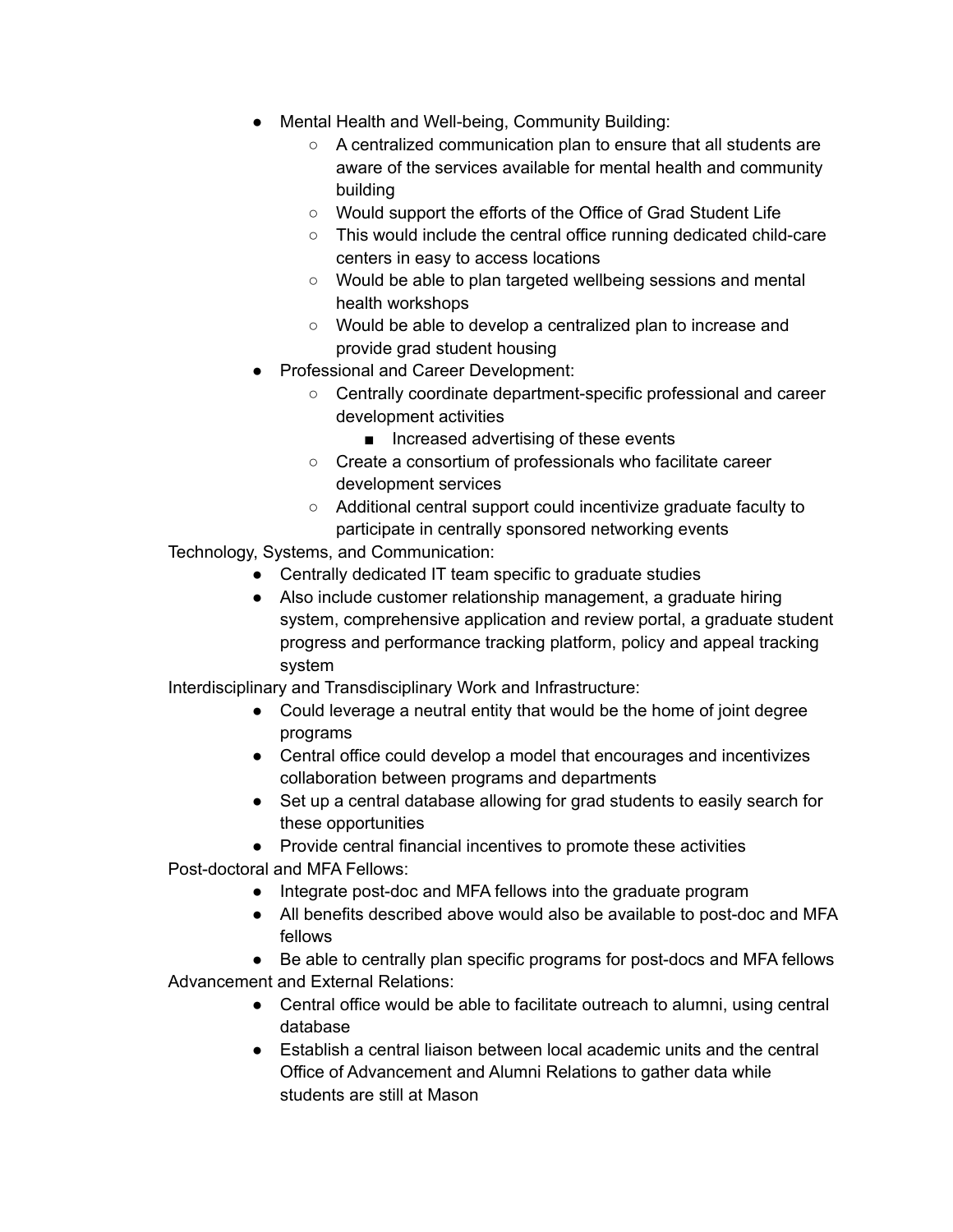Diversity, Equity, and Inclusion:

- Central office would provide strategic leadership on advancing diversity, equity and inclusion
- Increase funding into scholarships and outreach
- Enhance institutional data related to demographics, retention and completion
- Have regularly scheduled climate and needs assessments
- Centralize grad level DEI initiatives with university wide DEI initiatives

# **Task Force Recommendations for Elevating Mason Graduate Education:**

The main recommendation is to build a more centralized Graduate Division that would serve the needs of all graduate students

1) Build on the work of Mason's current Office of Graduate Education

- Build on foundation of the present Office of Graduate Education by undertaking a myriad of new functions
- 2) Design and implement coherent graduate marketing and recruitment strategies
	- The graduate division should have an integrated graduate marketing and recruitment team to manage branding strategies
		- Should promote graduate education, coordinate marketing opportunities across academic units, and assist graduate programs with targeted recruitment efforts
	- The marketing plan should align with Mason's university-wide communication and marketing strategies

3) Facilitate effective and efficient graduate admissions practices while maintaining standards and ensuring compliance

- The Office of Graduate Admissions (OGA) should be integrated into the Graduate Division
	- The OGA should have additional dedicated and graduate-specific personnel to accommodate needs of specific departments
- A more centralized OGA would help develop a more robust central framework that aligns and augments graduate programs' efforts in recruiting diverse and high quality graduate students while maintaining standards
- The graduate division should facilitate increased communication between OGA staff and graduate directors
- 4) Build a robust foundation to maximize graduate student academic success
	- The process of marketing and recruitment should be accompanied by a commitment to promote student retention and degree completion
	- The graduate division should create non-discipline specific support structures to promote graduate student success
	- Offer comprehensive, multi-year, and competitive funding packages
		- Leverage financial investment from multiple sources to create a strong and competitive fiscal foundation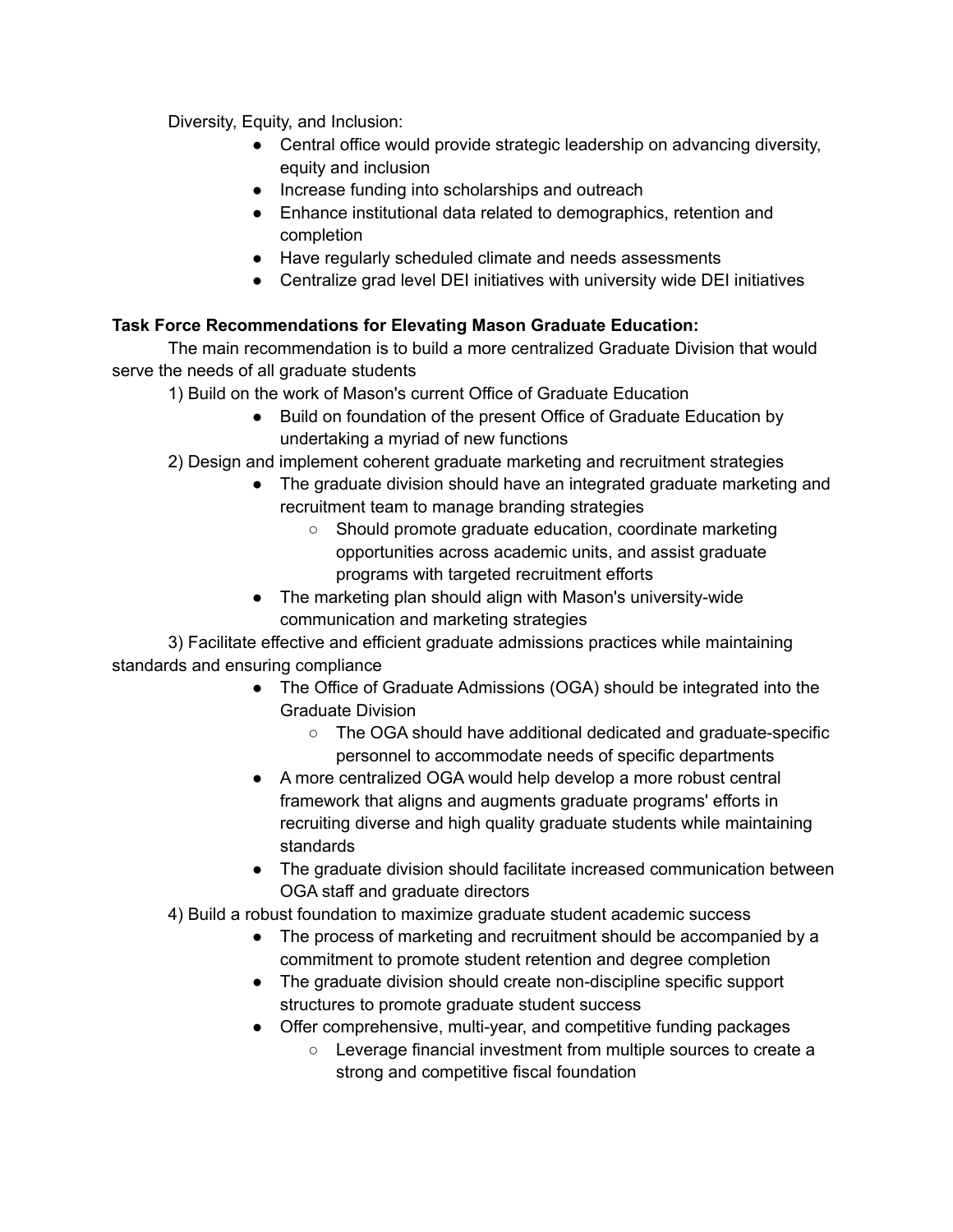- Should streamline operations that apply to all graduate student support and hiring processes
- Increasing the number of multi-year and competitive graduate assistantships should be a priority
- All funding packages should offer stipends over the University's minimum compensation rate, full tuition remission, health benefits, and fee assistance
	- Every offer should allow students to pursue full time study
- The Graduate division should be proactive in promoting proposals to funding agencies that offer support
- Provide coordinated training and programs
	- The graduate division should foster inclusive mentoring practices across academic units
	- Should coordinate services such as affinity groups and academic unit-level initiatives
	- Should offer trainings to teach graduate faculty and staff to become effective advisors
	- Should provide centralized support and training for graduate teaching assistants and graduate lecturers
- Optimize graduate student wellbeing
- 5) Contribute to workforce development and research productivity
	- Should strengthen connections between graduate education, research, and the external community
	- Prepare all graduate students for long-term multi-career success
		- Should coordinate existing professional development activities and services, while expanding the amount of opportunities available
	- Facilitate interdisciplinary and transdisciplinary work and create collaborative graduate infrastructure
		- Should also provide opportunities for transdisciplinary work and partnerships outside of the university
	- Establish the first Office of Post-doctoral and Post-mfa Affairs
- 6) Tap into the unrealized potential in external relations
	- Should gather graduate-specific data on alumni career pathways to determine where Mason's master's and doctoral graduates are employed
	- Facilitate networking events for current students
	- Create a Graduate Education Advisory Board to facilitate the academic units' engagement with outside organizations
- 7) Improve diversity, advance equity, and foster inclusion in graduate education
	- Should build partnerships with other central DEI units at Mason
	- The graduate division should oversee Graduate Student Life and provide a set of DEI initiatives
	- Additional financial resources should be dedicated to enhancing scholarships and other funding opportunities, and to recruiting and retaining graduate students of diverse backgrounds